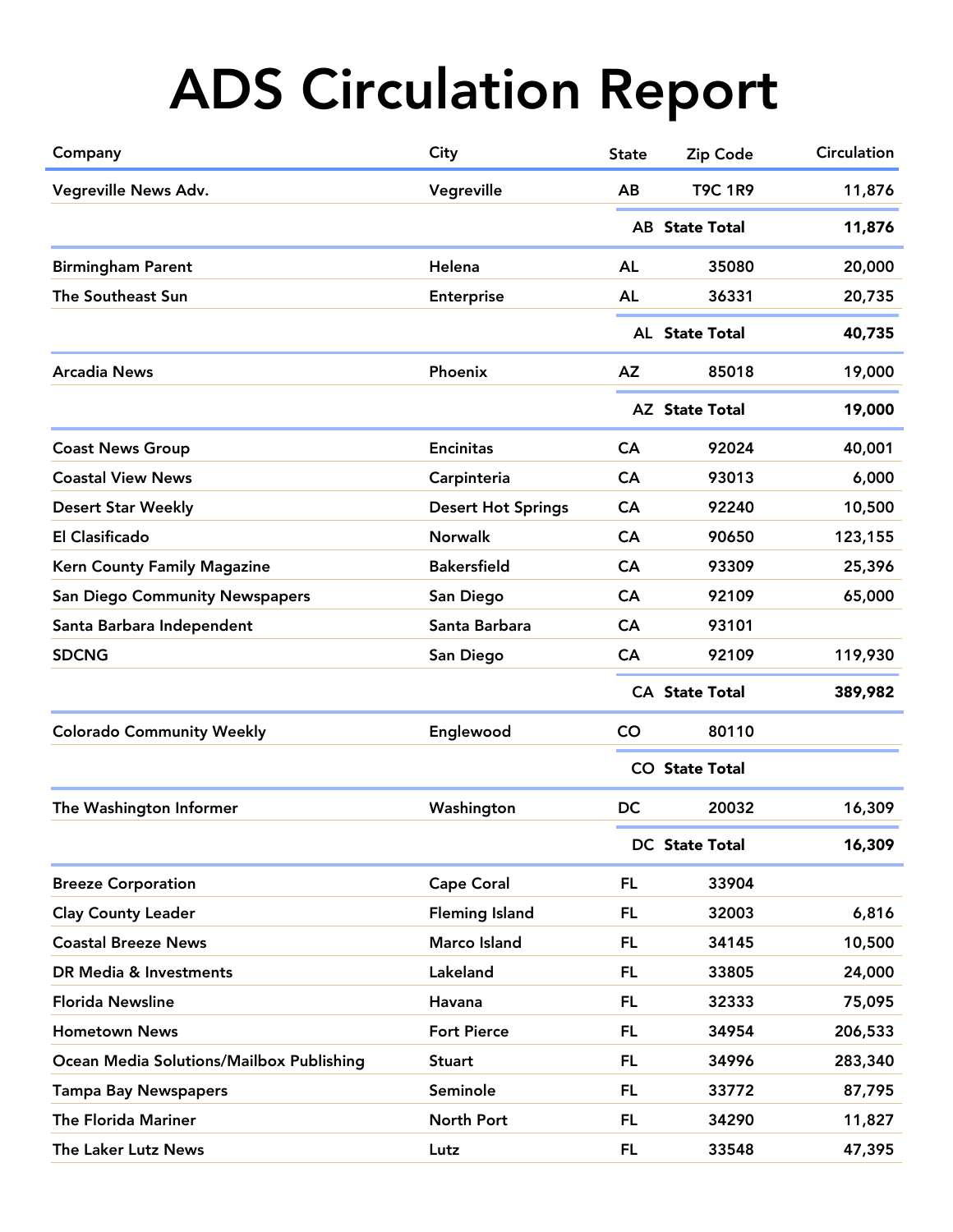| Company                              | City               | <b>State</b> | Zip Code                         | <b>Circulation</b> |  |
|--------------------------------------|--------------------|--------------|----------------------------------|--------------------|--|
| <b>Tower Publications</b>            | Gainesville        | <b>FL</b>    | 32606                            |                    |  |
|                                      |                    |              | FL State Total                   | 753,301            |  |
| Appen Media Group                    | Alpharetta         | GA           | 30009                            | 74,900             |  |
| Savannah Pennysaver                  | Savannah           | <b>GA</b>    | 31405                            |                    |  |
| The Waycross Shopper                 | Waycross           | GA           | 31501                            | 28,505             |  |
|                                      |                    |              | <b>GA State Total</b><br>103,405 |                    |  |
| <b>Big Green Umbrella Media</b>      | Johnston           | IA           | 50131                            | 152,991            |  |
| <b>Creston News Advertiser</b>       | Creston            | IA           | 50801                            | 8,933              |  |
| <b>New Century Press</b>             | <b>Rock Rapids</b> | IA           | 51246                            | 1,128              |  |
| <b>Oelwein Publishing Company</b>    | Oelwein            | IA           | 50662                            | 19,956             |  |
| The Cresco Shopper                   | Cresco             | ΙA           | 52136                            | 13,676             |  |
| The Dubuque Advertiser               | <b>Dubuque</b>     | IA           | 52002                            | 30,000             |  |
| The Lakes News Shopper               | <b>Milford</b>     | IA           | 51351                            | 25,528             |  |
| Winnebago Hancock/Mason City Shopper | <b>Forest City</b> | IA           | 50436                            |                    |  |
|                                      |                    |              | IA State Total                   | 252,212            |  |
| <b>Idaho County Free Press</b>       | Grangeville        | ID           | 83530                            |                    |  |
| <b>Nickels Worth Publication</b>     | Coeur d'Alene      | ID           | 83816                            | 27,000             |  |
| <b>The Shopper</b>                   | Grangeville        | ID           | 83530                            | 10,669             |  |
| <b>Weekly Mailer</b>                 | <b>Burley</b>      | ID           | 83318                            | 15,925             |  |
|                                      |                    | ID           | <b>State Total</b>               | 53,594             |  |
| <b>Big Z Media</b>                   | Alton              | IL           | 62002                            | 39,067             |  |
| <b>Boone County Shopper</b>          | <b>Belvidere</b>   | IL           | 61008                            | 18,900             |  |
| <b>Inside Publications</b>           | Chicago            | IL           | 60660                            | 5,400              |  |
| <b>Shoppers Weekly</b>               | Centralia          | IL           | 62801                            | 25,500             |  |
| The Shopper                          | South Holland      | IL           | 60473                            | 26,650             |  |
| <b>Town News</b>                     | <b>Moline</b>      | IL           | 61265                            |                    |  |
| TRRT, Inc.                           | Rockford           | IL           | 61101                            | 3,000              |  |
|                                      |                    | IL.          | <b>State Total</b>               | 118,517            |  |
| <b>American Classifieds</b>          | Indianapolis       | IN           | 46227                            |                    |  |
| Family Flyer, Inc.                   | <b>Crown Point</b> | IN           | 46308                            | 55,975             |  |
| <b>Huntington County Tab</b>         | Huntington         | IN           | 46750                            | 14,600             |  |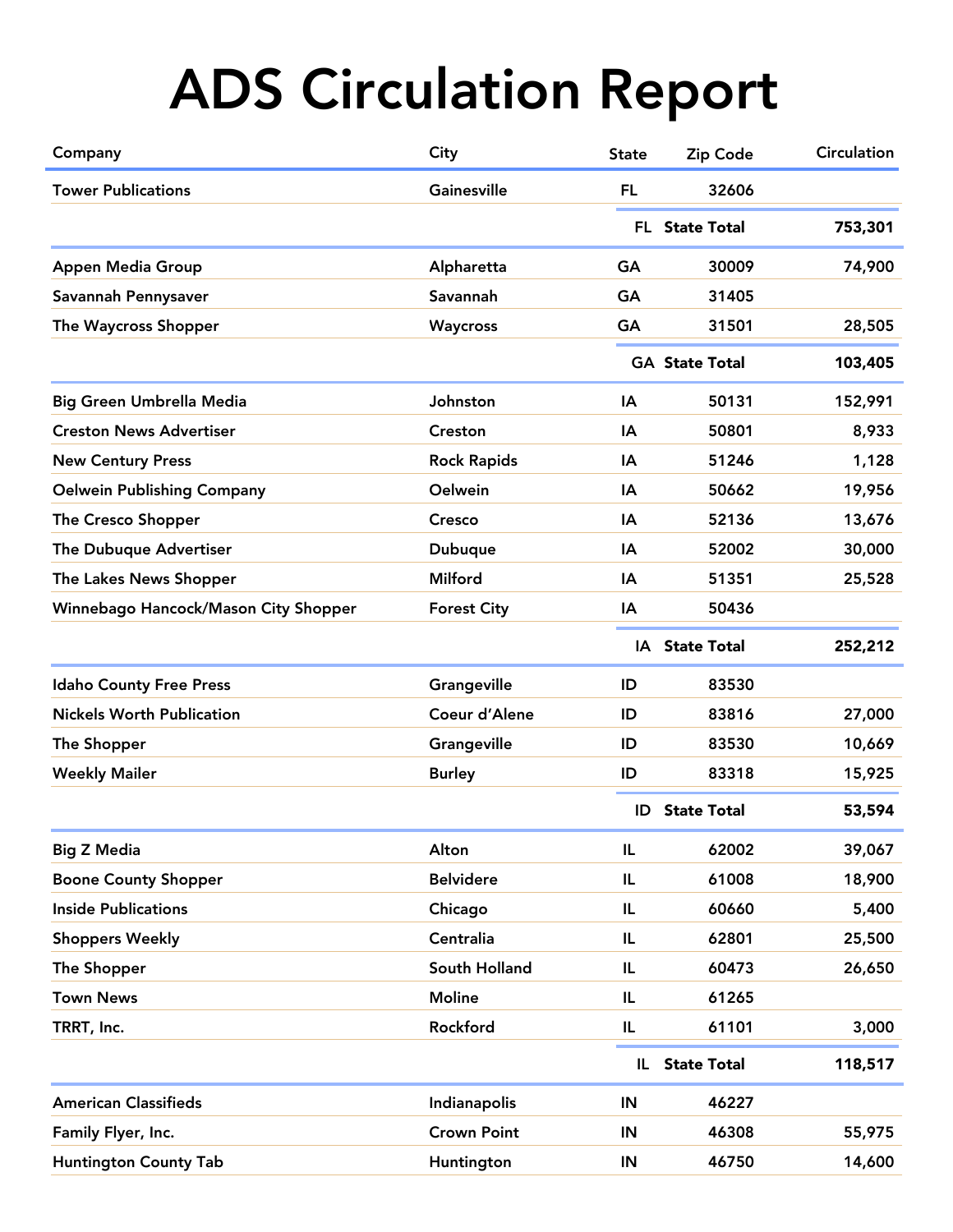| Company                               | City                | <b>State</b>   | Zip Code              | <b>Circulation</b> |
|---------------------------------------|---------------------|----------------|-----------------------|--------------------|
| The City-County Observer              | <b>Evansville</b>   | IN             | 47715                 | 4,000              |
| The Papers, Inc.                      | Milford             | IN             | 46542                 | 48,700             |
|                                       |                     |                | <b>IN</b> State Total | 123,275            |
| <b>Good News</b>                      | Independence        | <b>KS</b>      | 67301                 | 22,000             |
| <b>Rural Messenger</b>                | Haven               | <b>KS</b>      | 67543                 |                    |
|                                       |                     |                | <b>KS</b> State Total | 22,000             |
| LaFourche Gazette                     | Larose              | LA             | 70373                 | 15,700             |
| <b>Northshore Plus</b>                | <b>Slidell</b>      | LA             | 70458                 | 36,600             |
| The Times of Houma Thibodaux          | Houma               | LA             | 70364                 | 25,701             |
|                                       |                     |                | <b>LA</b> State Total | 78,001             |
| <b>Action Unlimited</b>               | Concord             | <b>MA</b>      | 01742                 | 60,000             |
| <b>Reminder Publications</b>          | East Longmeadow     | МA             | 01028                 | 132,000            |
| <b>Smart Shopper</b>                  | Webster             | МA             | 01570                 | 16,780             |
|                                       |                     |                | <b>MA State Total</b> | 208,780            |
| <b>APG Media of Maryland</b>          | Easton              | <b>MD</b>      | 21601                 |                    |
| <b>Baltimore Times</b>                | <b>Baltimore</b>    | <b>MD</b>      | 21218                 | 19,974             |
|                                       |                     |                | <b>MD State Total</b> | 19,974             |
| <b>Uncle Andy's Digest</b>            | Auburn              | <b>ME</b>      | 04212                 | 8,407              |
|                                       |                     |                | <b>ME</b> State Total | 8,407              |
| <b>Access Shoppers Guide</b>          | Adrian              | MI             | 49221                 | 13,500             |
| <b>Battle Creek Shopper</b>           | <b>Battle Creek</b> | MI             | 49014                 | 44,000             |
| <b>Community Shoppers Guide</b>       | Otsego              | MI             | 49078                 | 13,027             |
| <b>Flashes Advertising &amp; News</b> | Charlotte           | MI             | 48813                 | 21,780             |
| Ionia County Shoppers Guide           | Saranac             | MI             | 48881                 |                    |
| <b>J-Ad Graphics</b>                  | <b>Marshall</b>     | ΜI             | 49068                 | 46,582             |
| The County Journal                    | Charlotte           | MI             | 48813                 | 15,380             |
|                                       |                     | MI State Total |                       | 154,269            |
| <b>Bargain Hunter</b>                 | Isle                | <b>MN</b>      | 56342                 | 21,912             |
| <b>ECM Publishers, Inc.</b>           | <b>Eden Prairie</b> | <b>MN</b>      | 55344                 | 434,790            |
| <b>Fillmore County Journal</b>        | Preston             | <b>MN</b>      | 55965                 | 19,000             |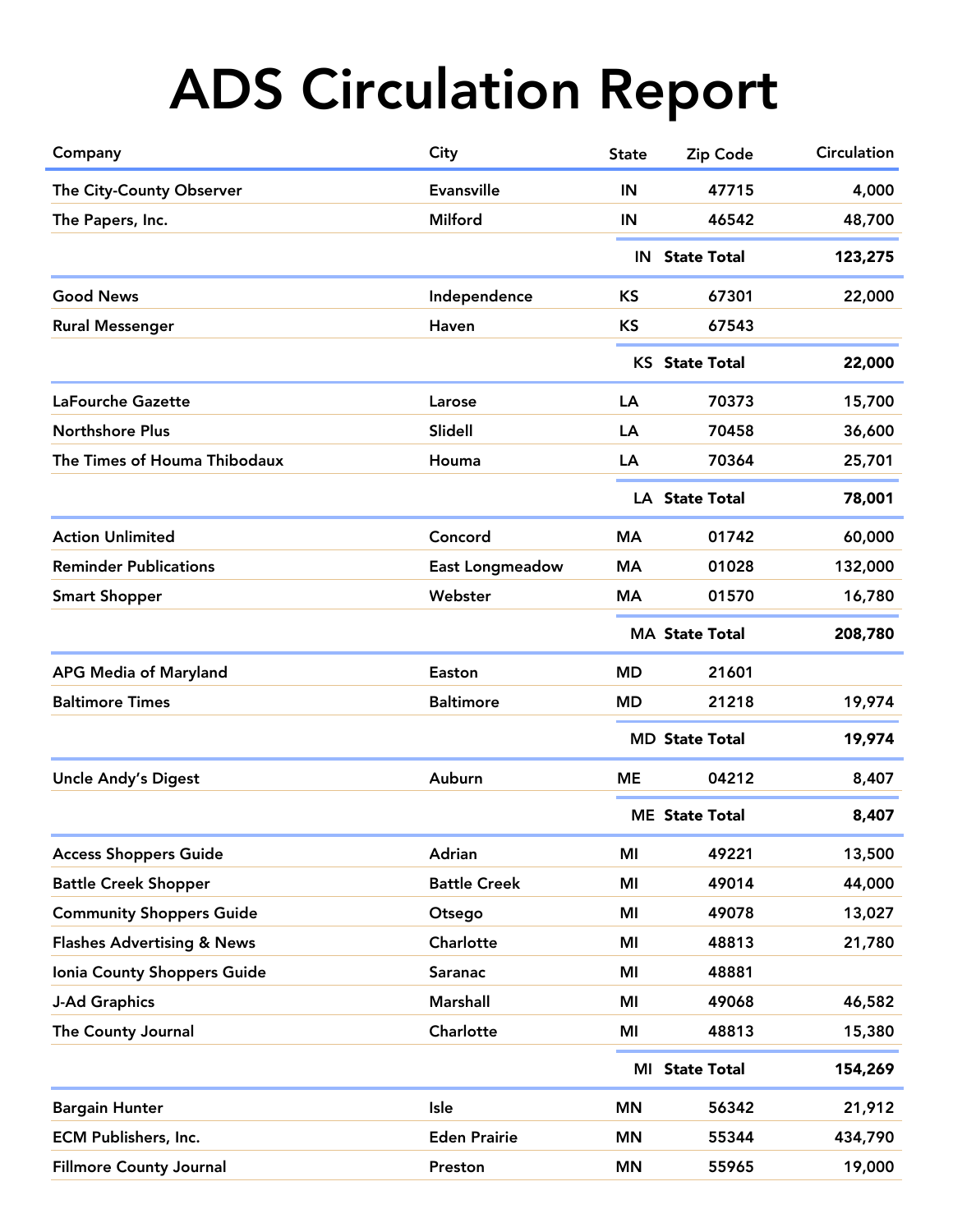| Company                                      | City               | <b>State</b>          | Zip Code              | <b>Circulation</b> |  |
|----------------------------------------------|--------------------|-----------------------|-----------------------|--------------------|--|
| <b>Freeborn County Shopper</b>               | <b>Albert Lea</b>  | <b>MN</b>             | 56007                 | 16,772             |  |
| <b>Star Publications</b>                     | <b>Sauk Centre</b> | <b>MN</b>             | 56378                 | 16,560             |  |
| The Free Star                                | Pipestone          | <b>MN</b>             | 56164                 | 10,800             |  |
| The Shopper-Windom                           | Windom             | <b>MN</b>             | 56101                 | 9,353              |  |
| <b>Tollefson Publishing</b>                  | Luverne            | <b>MN</b>             | 56156                 | 9,400              |  |
| <b>Winona Post</b>                           | Winona             | <b>MN</b>             | 55987                 | 21,587             |  |
|                                              |                    |                       | <b>MN State Total</b> |                    |  |
| The Add Sheet                                | Columbia           | <b>MO</b>             | 65203                 | 55,600             |  |
| The Independent News                         | Florissant         | <b>MO</b>             | 63031                 | 18,000             |  |
| <b>WK Times, LLC</b>                         | St. Louis          | <b>MO</b>             | 63119                 | 35,750             |  |
|                                              |                    |                       | <b>MO State Total</b> | 109,350            |  |
| <b>Buckley Newspapers</b>                    | <b>Bay Springs</b> | <b>MS</b>             | 39422                 | 42,904             |  |
|                                              |                    | <b>MS</b> State Total |                       | 42,904             |  |
| <b>Community First Media, Inc.</b>           | Shelby             | <b>NC</b>             | 28150                 | 39,299             |  |
| Lake Norman Media Group                      | Huntersville       | <b>NC</b>             | 28078                 |                    |  |
| Up & Coming Weekly                           | Fayetteville       | <b>NC</b>             | 28305                 | 11,000             |  |
|                                              |                    |                       | <b>NC State Total</b> |                    |  |
| <b>Approved Marketing Solutions</b>          | Omaha              | <b>NE</b>             | 68106                 | 34,000             |  |
| <b>Gatehouse Media NE Holdings</b>           | Nebraska City      | <b>NE</b>             | 68410                 |                    |  |
| Norfolk Area Shopper                         | Norfolk            | <b>NE</b>             | 68702                 |                    |  |
|                                              |                    |                       | <b>NE</b> State Total | 34,000             |  |
| <b>Conway Daily Sun</b>                      | North Conway       | <b>NH</b>             | 03860                 | 13,500             |  |
| <b>Monadnock Shopper News</b>                | <b>Keene</b>       | <b>NH</b>             | 03431                 | 41,850             |  |
| <b>Nutfield Publishing-Londonderry Times</b> | Londonderry        | <b>NH</b>             | 03053                 | 27,826             |  |
| The Hippo / Seacoast Scene                   | Manchester         | <b>NH</b>             | 03102                 | 30,000             |  |
|                                              |                    |                       | <b>NH State Total</b> |                    |  |
| <b>Cape May County Herald</b>                | <b>Rio Grande</b>  | NJ                    | 08242                 | 15,152             |  |
| <b>Community News Service</b>                | Lawrenceville      | NJ                    | 08648                 | 115,775            |  |
| <b>Cumberland Co Reminder/Cohansey Cove</b>  | <b>Cape May</b>    | <b>NJ</b>             | 08204                 | 15,000             |  |
| <b>My Life Publications</b>                  | <b>Budd Lake</b>   | NJ                    | 07828                 | 80,000             |  |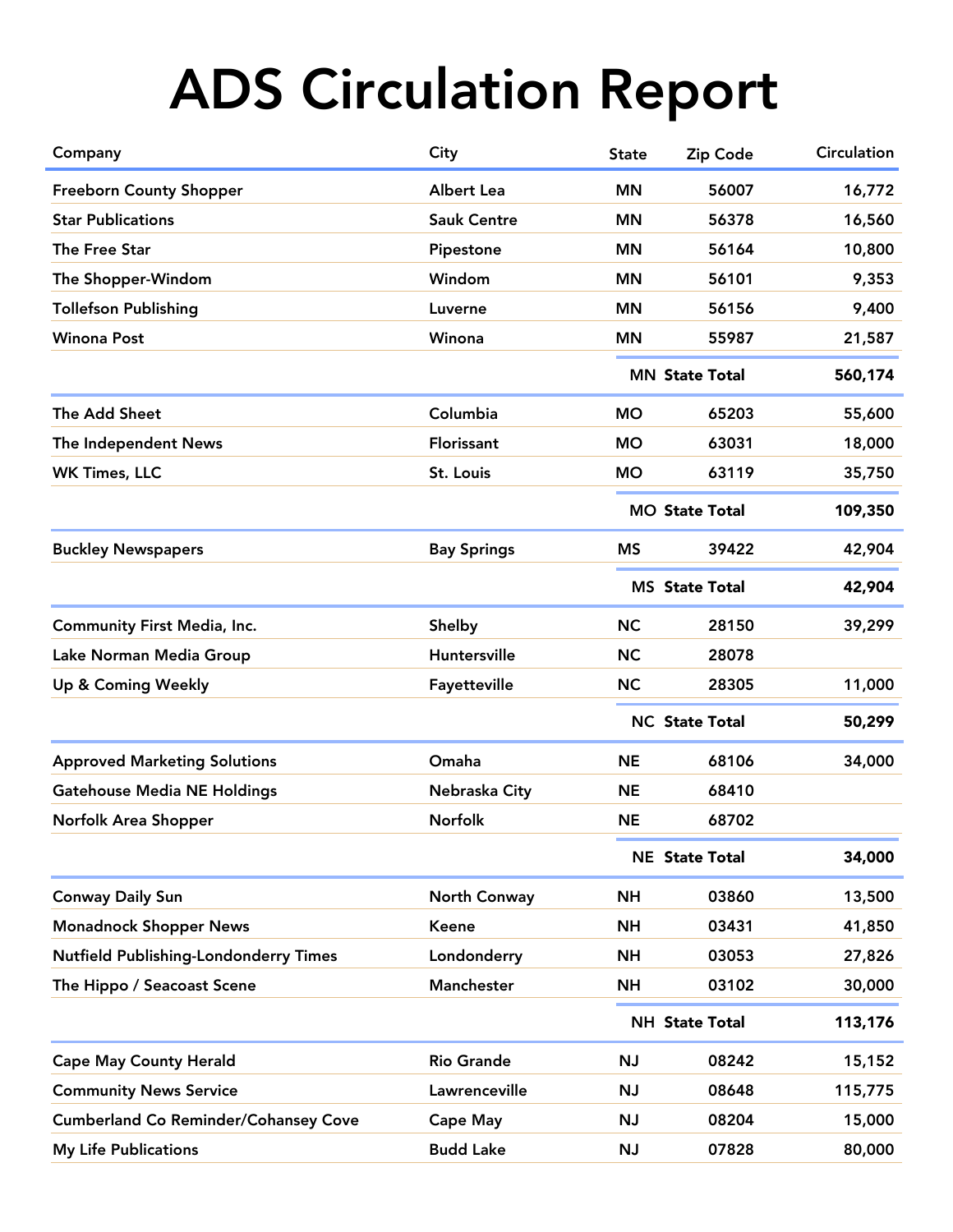| Company                                  | City                | <b>State</b> | Zip Code                           | Circulation |  |
|------------------------------------------|---------------------|--------------|------------------------------------|-------------|--|
| <b>Pine Barrens Tribune</b>              | Vincentown          | NJ           | 08088                              | 5,500       |  |
|                                          |                     |              | NJ State Total                     | 231,427     |  |
| <b>New Mexico MarketPlace</b>            | Albuquerque         | <b>NM</b>    | 87199                              | 150,000     |  |
|                                          |                     |              | <b>NM State Total</b>              | 150,000     |  |
| All Island Media, Inc                    | Hauppauge           | <b>NY</b>    | 11788                              | 1,026,000   |  |
| <b>Decker Advertiser</b>                 | <b>Delhi</b>        | <b>NY</b>    | 13753                              | 21,774      |  |
| <b>Genesee Valley Penny Saver</b>        | Avon                | <b>NY</b>    | 14414                              | 86,135      |  |
| <b>Hi-Lites</b>                          | <b>Watkins Glen</b> | <b>NY</b>    | 14891                              | 8,500       |  |
| Lake Country Pennysaver                  | Albion              | <b>NY</b>    | 14411                              | 20,300      |  |
| <b>Manchester Newspapers</b>             | <b>Granville</b>    | <b>NY</b>    | 12832                              | 30,713      |  |
| My Shopper-Mohawk Valley                 | Norwich             | <b>NY</b>    | 13815                              |             |  |
| <b>North Country This Week</b>           | Potsdam             | <b>NY</b>    | 13676                              | 17,154      |  |
| <b>Norwich Pennysaver</b>                | Norwich             | <b>NY</b>    | 13815                              |             |  |
| <b>Sun Community News</b>                | Elizabethtown       | <b>NY</b>    | 12932                              | 57,505      |  |
| The Wayuga Shopper                       | <b>Red Creek</b>    | <b>NY</b>    | 14590                              | 21,000      |  |
| Turnpike & Oneonta                       | Norwich             | <b>NY</b>    | 13815                              | 18,162      |  |
| <b>WAYUGA Shopper</b>                    | <b>Red Creek</b>    | <b>NY</b>    | 14590                              | 25,000      |  |
| <b>Westside News Inc.</b>                | Spencerport         | <b>NY</b>    | 14559                              | 27,400      |  |
|                                          |                     |              | 1,359,643<br><b>NY State Total</b> |             |  |
| <b>APG Media of Ohio</b>                 | <b>Athens</b>       | <b>OH</b>    | 45701                              |             |  |
| <b>Messenger Newspapers</b>              | Columbus            | OH           | 43204                              | 95,900      |  |
| <b>Suburban Press</b>                    | <b>Millbury</b>     | <b>OH</b>    | 43447                              | 25,428      |  |
| The Bargain Hunter / Alonovus            | Millersburg         | <b>OH</b>    | 44654                              | 76,850      |  |
| The Beacon                               | <b>Port Clinton</b> | OH           | 43452                              | 13,360      |  |
| The Post Newspapers                      | Powell              | OH           | 43065                              |             |  |
|                                          |                     |              | OH State Total<br>211,538          |             |  |
| <b>Greater Tulsa Reporter Newspapers</b> | <b>Tulsa</b>        | OK           | 74147                              | 23,000      |  |
|                                          |                     |              | OK State Total                     | 23,000      |  |
| <b>Central Oregon Nickel Ads</b>         | <b>Bend</b>         | <b>OR</b>    | 97708                              |             |  |
|                                          |                     |              | OR State Total                     |             |  |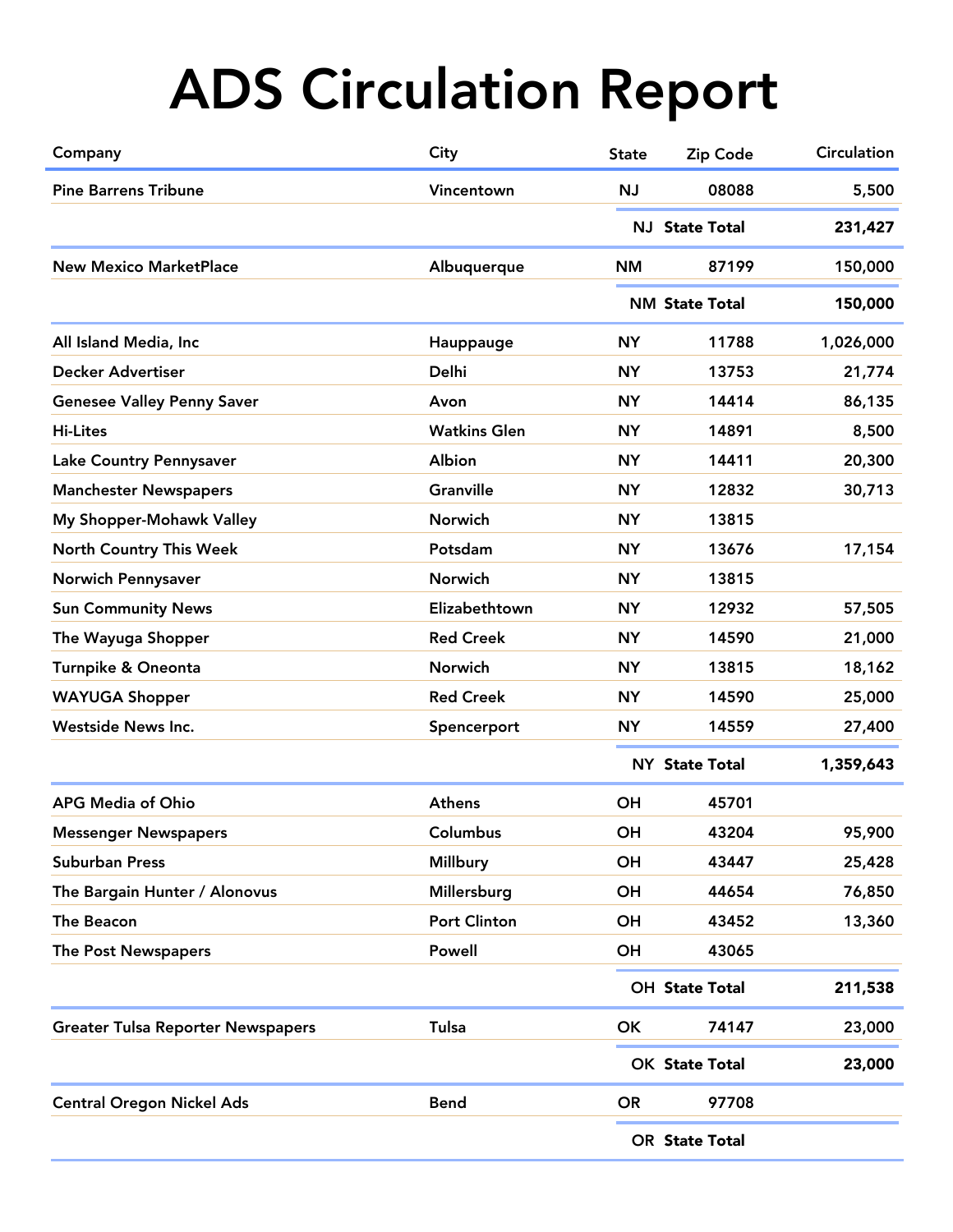| Company                               | City                 | <b>State</b> | Zip Code              | <b>Circulation</b> |
|---------------------------------------|----------------------|--------------|-----------------------|--------------------|
| <b>Delaware County Magazine</b>       | <b>Drexel Hill</b>   | <b>PA</b>    | 19026                 | 136,089            |
| Engle Printing & Publishing Co., Inc. | <b>Mount Joy</b>     | PA           | 17552                 | 281,241            |
| Journal of the Pocono Plateau         | <b>White Haven</b>   | PA           | 18661                 | 14,000             |
| <b>Kapp Advertising Services</b>      | Lebanon              | PA           | 17042                 | 227,098            |
| On-Line Publishers, Inc.              | Lancaster            | <b>PA</b>    | 17604                 | 1,000              |
| Pennysaver/Trib Total Media           | <b>Tarentum</b>      | <b>PA</b>    | 15084                 | 519,009            |
| The Franklin Shopper                  | Chambersburg         | <b>PA</b>    | 17201                 | 44,500             |
| The Shopping News / Hocking Printing  | Ephrata              | <b>PA</b>    | 17522                 | 37,941             |
| <b>Traders Guide</b>                  | Kittaning            | PA           | 16201                 |                    |
| <b>Webb Weekly</b>                    | South Williamsport   | <b>PA</b>    | 17702                 | 58,217             |
| <b>Weekly Bargain Bulletin</b>        | <b>New Castle</b>    | <b>PA</b>    | 16105                 | 14,000             |
|                                       |                      |              | <b>PA</b> State Total | 1,333,095          |
| <b>OBW Breeze LLC</b>                 | Lincoln              | <b>RI</b>    | 02865                 | 40,604             |
|                                       |                      |              | <b>RI</b> State Total | 40,604             |
| Carolina Panorama Newspaper           | Columbia             | <b>SC</b>    | 29211                 |                    |
|                                       |                      |              | <b>SC</b> State Total |                    |
| AdVenture/DCH                         | <b>Sioux Falls</b>   | <b>SD</b>    | 57106                 | 8,200              |
|                                       |                      |              | <b>SD</b> State Total | 8,200              |
| <b>Prince Albert Shopper</b>          | <b>Prince Albert</b> | <b>SK</b>    | <b>S6V 6J9</b>        | 18,800             |
|                                       |                      |              | <b>SK</b> State Total | 18,800             |
| <b>Exchange Media Group</b>           | Fayetteville         | <b>TN</b>    | 37334                 | 115,413            |
| Johnson City News & Neighbor          | Johnson City         | <b>TN</b>    | 37602                 | 30,508             |
| <b>Peddler Advantage</b>              | <b>Paris</b>         | TN           | 38242                 | 16,522             |
| <b>Smoky Mountain Trader</b>          | Morristown           | <b>TN</b>    | 37814                 | 9,598              |
|                                       |                      |              | <b>TN State Total</b> | 172,041            |
| <b>Advocate Media - Dallas</b>        | <b>Dallas</b>        | <b>TX</b>    | 75214                 | 250,000            |
| American Classifieds Bryan/Victoria   | <b>Bryan</b>         | <b>TX</b>    | 77803                 | 18,000             |
| <b>IMessenger Media</b>               | <b>Dallas</b>        | <b>TX</b>    | 75203                 | 8,000              |
| <b>Star Community Newspapers</b>      | Plano                | <b>TX</b>    | 75074                 | 269,979            |
| The Shopper - Paris                   | Paris                | <b>TX</b>    | 75461                 | 36,950             |